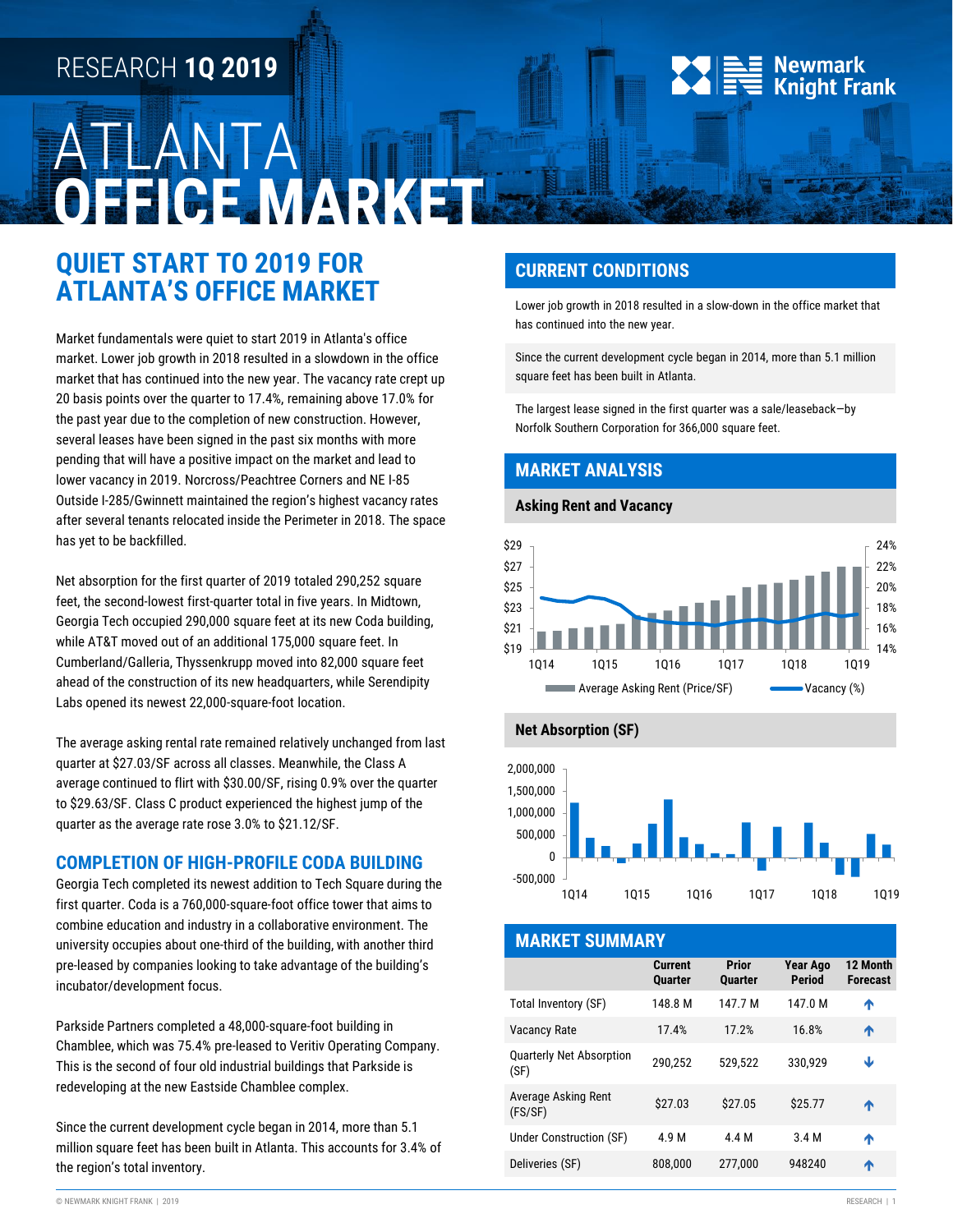

#### **4.9 MILLION SQUARE FEET UNDER CONSTRUCTION**

Twenty buildings totaling 4.9 million square feet were under construction at the end of the first quarter. Four new buildings totaling 900,000 square feet were added to the pipeline. These included the new 8 West development in the west Midtown portion of Northside Drive/I-75. It is a 175,000-square-foot office building with ground-floor retail being constructed on a speculative basis. Selig Enterprises kicked off development of 1105 West Peachtree Street, a 664,000 square-foot tower in Midtown that is 37.6% pre-leased to Google and Smith Gambrell & Russell.

The majority of the new development is concentrated in Midtown and Central Perimeter. Three additional buildings in Midtown totaling 1.3 million square feet will be underway next quarter, furthering the expansion of Atlanta's hottest submarket.

### **NEW DEVELOPMENTS HIGHLIGHT TOP LEASES**

Three of the top six leases signed in the first quarter were for space in buildings under construction in Midtown. Google and Smith Gambrell & Russell signed for a total of 257,000 square feet at Selig's new project at 1105 West Peachtree Street, while McKinsey & Co signed the first pre-lease at 725 Ponce for 65,000 square feet. These are two high-rise projects that started on a speculative basis but will be completed with a significant portion of the space committed.

In the largest lease of the first quarter, Norfolk Southern Corporation took 366,000 square feet for its sale/leaseback of its current building as it begins construction on its new headquarters building. Twelve percent of the top 25 transactions were expansions for the market, while 50.0% were new transactions. More than half of the space leased was located in Midtown, with 62.7% leased in the Central Business District of Downtown and Midtown combined.

#### **NEIGHBORHOOD SPOTLIGHT: WEST MIDTOWN**

With the addition of a third building in the development pipeline, the west Midtown portion of the Northside Drive/I-75 submarket is experiencing a building boom. More than 400,000 square feet was under construction at the end of the first quarter. The area is undergoing a transformation from a run-down, obsolete industrial neighborhood on the backside of Georgia Tech to one with renovated new retail stores and top-tier restaurants. The new office developments—Star Metals, Interlock and 8 West—are the first projects dedicated to new office construction, as the limited existing stock was mostly conversions of old industrial warehouses.

#### **MARKET OUTLOOK**

Despite 15 months of lackluster fundamentals, most experts remain bullish on Atlanta. New requirements in the market are being executed, which will help absorb the new space delivered to the market. What remains to be seen how corporate merger and acquisition activity will impact a few of the area's larger employers and users of office space.

## **SELECT LEASE TRANSACTIONS**

| <b>Tenant</b>                | <b>Building</b>      | <b>Submarket</b>     | Type           | <b>Square Feet</b> |
|------------------------------|----------------------|----------------------|----------------|--------------------|
| Norfolk Southern Corporation | 1200 Peachtree St NE | Midtown              | Sale/Leaseback | 366,196            |
| Google                       | 1105 W Peachtree St  | Midtown              | <b>New</b>     | 161,000            |
| WeWork                       | 101 Marietta St      | Downtown             | New            | 100,300            |
| Smith Gambrell & Russell     | 1105 W Peachtree St  | Midtown              | <b>New</b>     | 96,000             |
| Veeam Software               | 2550 Northwinds Pky  | North Fulton/Forsyth | Expansion      | 90,000             |

| <b>SELECT SALE TRANSACTIONS</b> |                          |                   |                    |       |  |
|---------------------------------|--------------------------|-------------------|--------------------|-------|--|
| <b>Building</b>                 | <b>Submarket</b>         | <b>Sale Price</b> | <b>Square Feet</b> | \$/SF |  |
| 1200 Peachtree                  | Midtown                  | \$82,000,000      | 366,196            | \$223 |  |
| Piedmont Center 14              | <b>Buckhead</b>          | \$58,000,000      | 300,301            | \$193 |  |
| Ashford Office Center           | <b>Central Perimeter</b> | \$24,600,000      | 158.384            | \$155 |  |
| <b>Barrett Business Center</b>  | Cumberland/Galleria      | \$23,700,000      | 186.000            | \$127 |  |
| Peachtree Palisades East        | <b>Buckhead</b>          | \$23,300,000      | 224,824            | \$104 |  |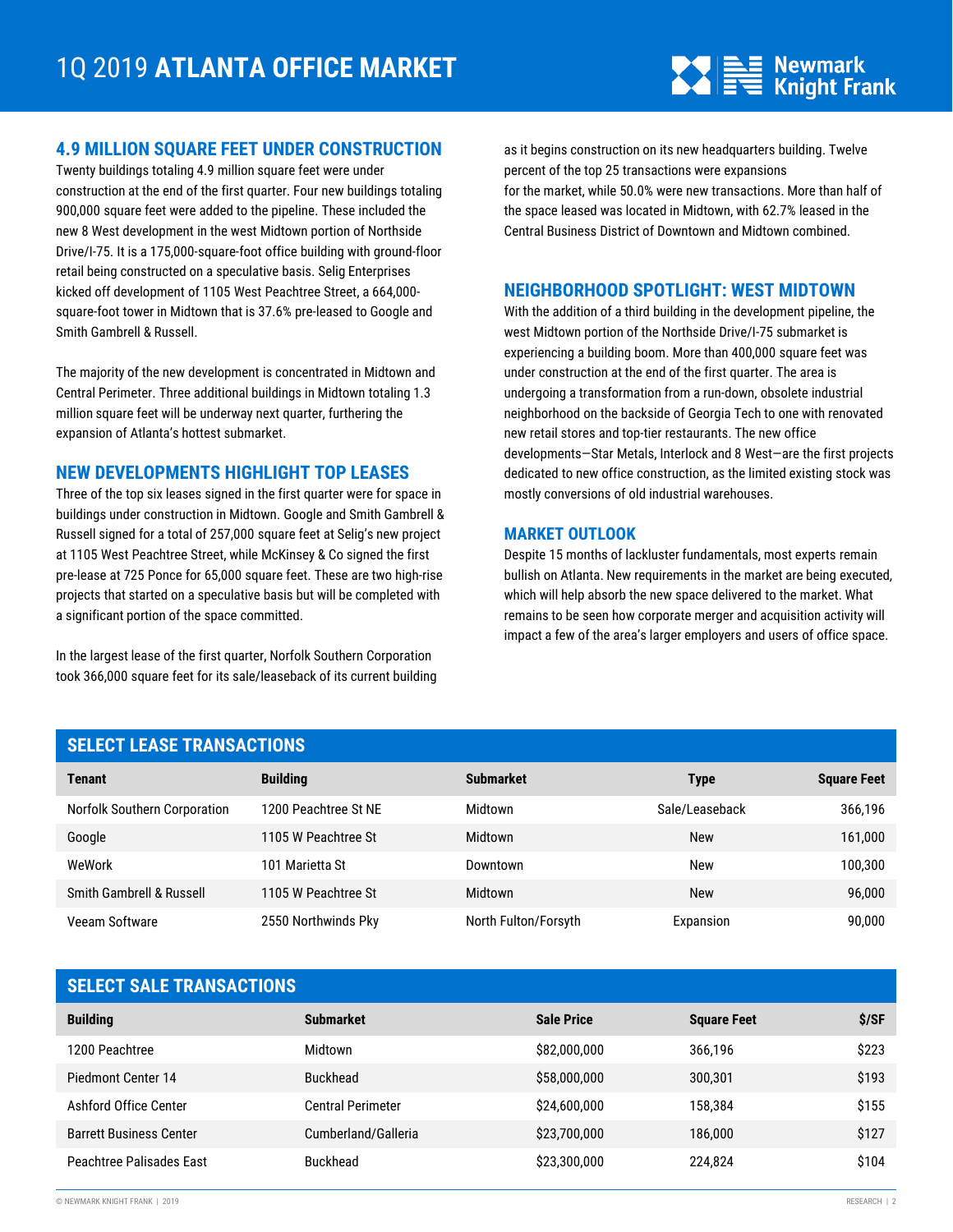

## **SUBMARKET STATISTICS**

|                                     | <b>Total</b><br><b>Inventory</b><br>(SF) | <b>Under</b><br><b>Construction</b><br>(SF) | <b>Total</b><br><b>Availability</b><br>Rate | Qtr<br><b>Absorption</b><br>(SF) | <b>YTD</b><br><b>Absorption</b><br>(SF) | Class A<br><b>Asking Rent</b><br>(Price/SF) | <b>Class B</b><br><b>Asking Rent</b><br>(Price/SF) | <b>Overall</b><br><b>Asking Rent</b><br>(Price/SF) |
|-------------------------------------|------------------------------------------|---------------------------------------------|---------------------------------------------|----------------------------------|-----------------------------------------|---------------------------------------------|----------------------------------------------------|----------------------------------------------------|
| <b>Suburban</b>                     | 113,474,523                              | 3,041,693                                   | 18.0%                                       | $-66,723$                        | $-66,723$                               | \$28.95                                     | \$21.56                                            | \$25.94                                            |
| Airport/South Atlanta               | 4,322,811                                | 51,272                                      | 23.2 %                                      | $-19,439$                        | $-19,439$                               | \$21.30                                     | \$20.37                                            | \$20.41                                            |
| <b>Buckhead</b>                     | 17,455,399                               | 49,200                                      | 14.8%                                       | 31,374                           | 31,374                                  | \$36.80                                     | \$26.55                                            | \$35.19                                            |
| <b>Central Perimeter</b>            | 23,124,849                               | 1,438,700                                   | 17.7 %                                      | $-94,004$                        | $-94,004$                               | \$29.98                                     | \$24.93                                            | \$28.70                                            |
| Cumberland/Galleria                 | 21,179,005                               | 371,615                                     | 19.7%                                       | 51,421                           | 51,421                                  | \$27.48                                     | \$21.49                                            | \$25.44                                            |
| Decatur                             | 1,411,708                                |                                             | 5.3 %                                       | 9,254                            | 9,254                                   | \$27.16                                     | \$26.99                                            | \$27.03                                            |
| East Cobb                           | 408,469                                  | $\blacksquare$                              | 8.2%                                        | 2,137                            | 2,137                                   | $\overline{\phantom{a}}$                    | \$16.44                                            | \$16.44                                            |
| I-20 East/Conyers                   | 662,003                                  |                                             | 10.2%                                       | $-6,361$                         | $-6,361$                                | \$22.50                                     | \$18.46                                            | \$19.44                                            |
| I-20 West/Douglasville              | 388,637                                  |                                             | 3.5%                                        | $-10,381$                        | $-10,381$                               | $\overline{\phantom{a}}$                    | \$19.85                                            | \$14.24                                            |
| Marietta/Kennesaw                   | 2,526,079                                | $\overline{\phantom{a}}$                    | 8.9%                                        | $-22,583$                        | $-22,583$                               | \$28.47                                     | \$22.05                                            | \$24.04                                            |
| NE I-85 Inside I-285                | 5,862,617                                | 210,000                                     | 11.6 %                                      | 53,555                           | 53,555                                  | \$27.78                                     | \$20.99                                            | \$21.35                                            |
| NE I-85 Outside I-285/<br>Gwinnett  | 7,371,586                                | $\overline{\phantom{a}}$                    | 26.9%                                       | 12,452                           | 12,452                                  | \$21.66                                     | \$19.47                                            | \$20.51                                            |
| Norcross/<br>Peachtree Corners      | 6,084,723                                |                                             | 24.4 %                                      | $-1,271$                         | $-1,271$                                | \$21.40                                     | \$16.77                                            | \$19.03                                            |
| North Fulton/Forsyth                | 18,358,216                               | 484,239                                     | 17.6 %                                      | $-82,334$                        | $-82,334$                               | \$26.63                                     | \$21.40                                            | \$24.97                                            |
| Northlake/<br><b>Stone Mountain</b> | 2,978,428                                |                                             | 23.5%                                       | $-5,557$                         | $-5,557$                                | \$22.00                                     | \$21.60                                            | \$21.59                                            |
| Northside Drive/I-75                | 1,339,993                                | 436,667                                     | 7.2 %                                       | 15,014                           | 15,014                                  | \$22.53                                     | \$29.04                                            | \$27.20                                            |
| <b>CBD</b>                          | 35,325,732                               | 1,858,685                                   | 15.3%                                       | 356,975                          | 356,975                                 | \$32.04                                     | \$29.73                                            | \$31.19                                            |
| Downtown                            | 15,705,872                               | 39,429                                      | 17.2%                                       | 180,290                          | 180,290                                 | \$28.32                                     | \$20.46                                            | \$26.74                                            |
| Midtown                             | 19,619,860                               | 1,819,256                                   | 13.8%                                       | 176,685                          | 176,685                                 | \$36.69                                     | \$32.76                                            | \$34.76                                            |
| Atlanta Market                      | 148,800,255                              | 4,900,378                                   | 17.4 %                                      | 290,252                          | 290,252                                 | \$29.63                                     | \$23.15                                            | \$27.03                                            |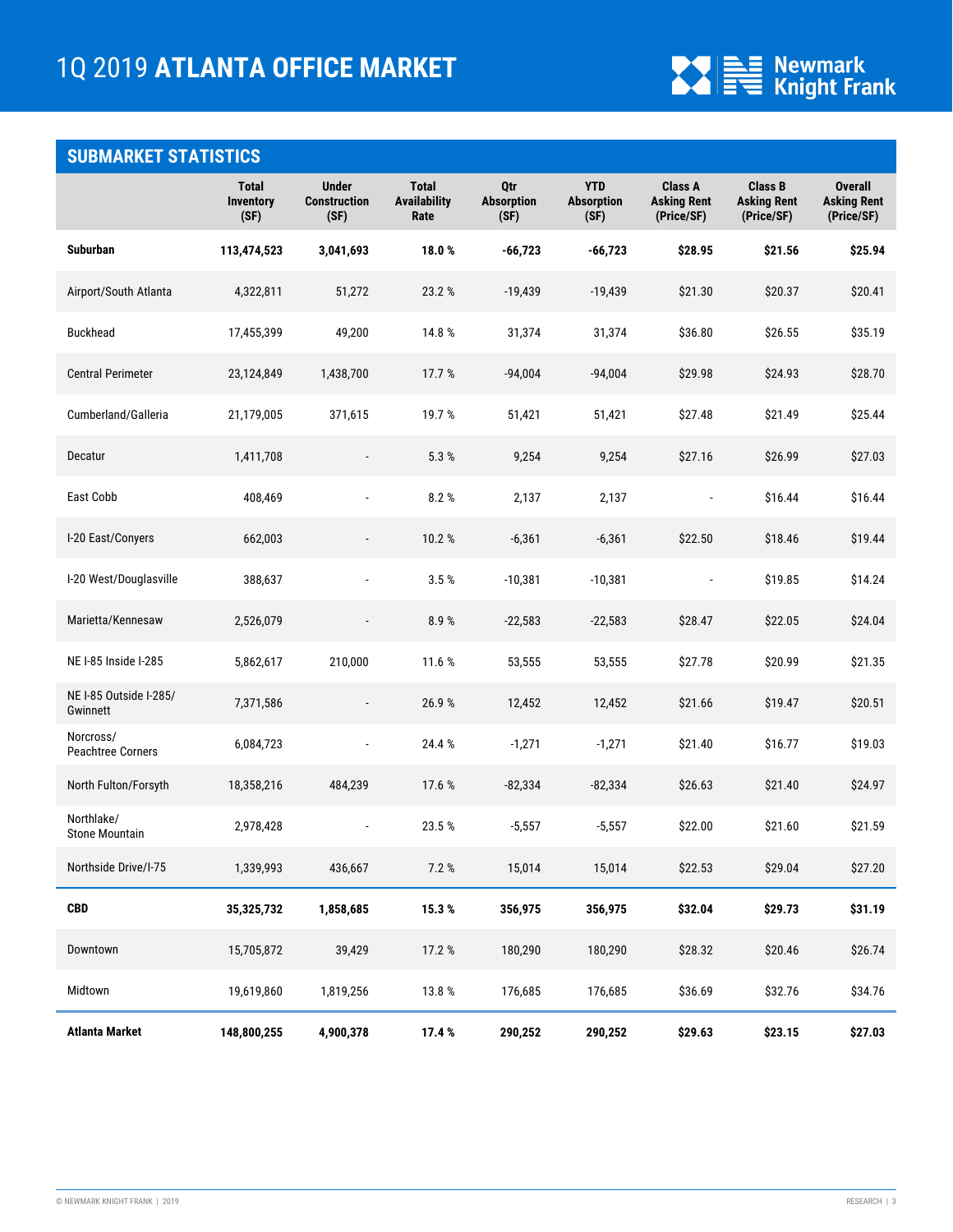

## **ECONOMIC CONDITIONS**

**Construction Industry Continues Growth**

Atlanta's unemployment rate was 4.2% in January 2019, 20 basis points higher than the U.S. rate. This was the first time it was above the national rate since February 2018. Nonfarm employment grew 2.3% in the 12 months ending in January 2019, after two consecutive months below 2.0%.

The mining/logging/construction industry continued to have the highest year-over-year growth rate in the market, measuring 7.5% over the 12 months ending in January 2019. The three industries with the largest year-over-year employment growth during this period, mining/logging/construction, leisure/hospitality and education/health, were non-office-using sectors, reflective of the stagnation in the office market in 2018. Profession and business services led the office-using sectors with 2.6% growth from January 2018 to January 2019.



Source: U.S. Bureau of Labor Statistics Source: U.S. Bureau of Labor Statistics Source: U.S. Bureau of Labor Statistics

## **CONSUMER PRICE INDEX (CPI)**

**All Items, 12-Month % Change, Not Seasonally Adjusted**



## **EMPLOYMENT BY INDUSTRY**

#### **Atlanta, January 2019**



Source: U.S. Bureau of Labor Statistics

## **PAYROLL EMPLOYMENT**

#### **Total Nonfarm, Not Seasonally Adjusted, 12-Month % Change**



## **EMPLOYMENT GROWTH BY INDUSTRY**

**Atlanta, January 2019, 12-Month % Change, Not Seasonally Adj.**



Source: U.S. Bureau of Labor Statistics Source: U.S. Bureau of Labor Statistics